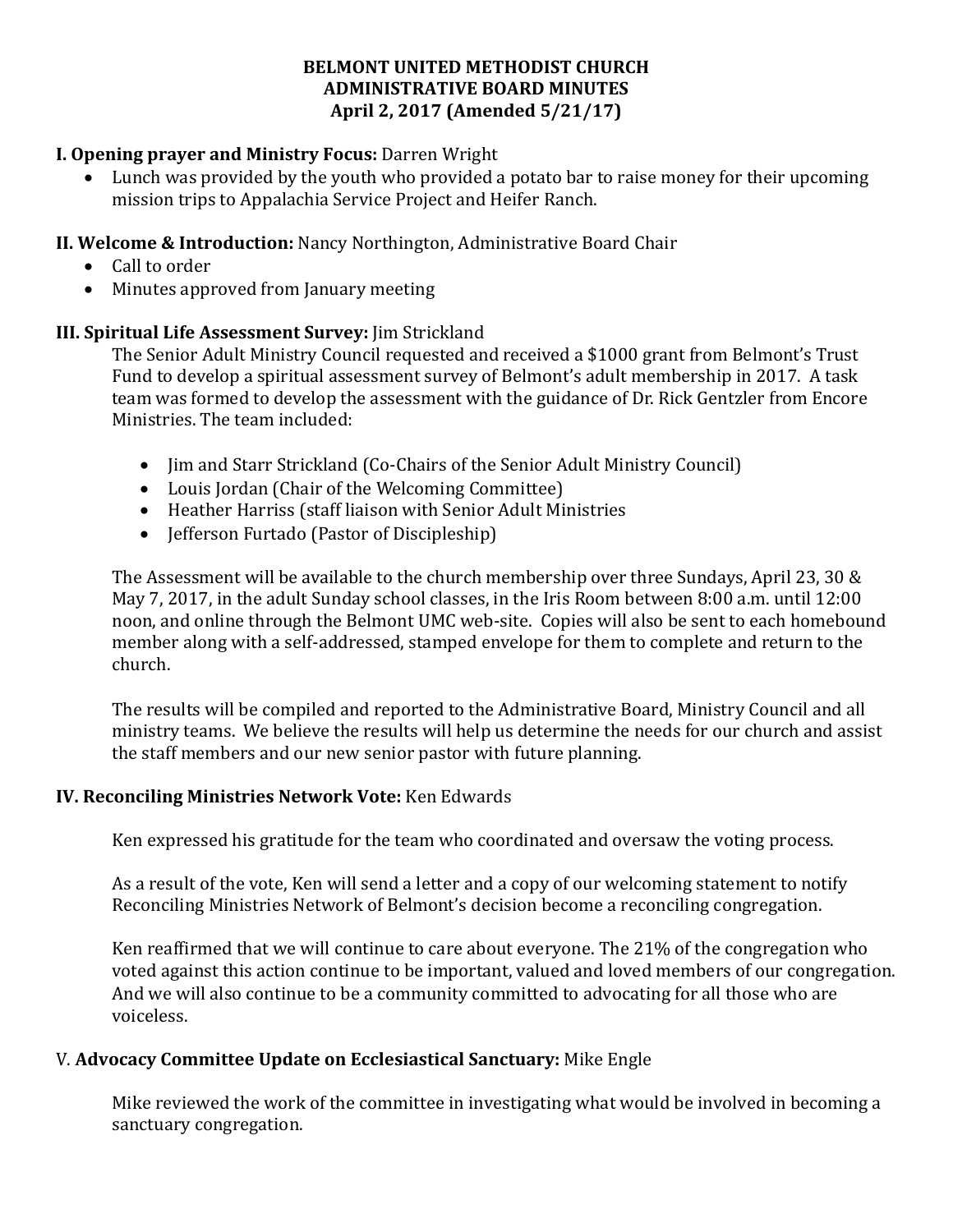# **The roles of a Sanctuary congregation**

- Create a sacred space of refuge for immigrant individuals and/or their families that are in immediate danger of deportation
- Have individuals and/or their families reside in our place of worship for an undetermined period of time while the community of sanctuary works on the stay of removal orders for each person residing in the space or until those individuals can safely arrive to another place of sanctuary
- Be a community of love, hospitality and fellowship for those living in our care
- Provide food, clothing, toiletries, and company to those in our care
- Publicly declare our place of worship as a sanctuary

Under federal law, "harboring" undocumented immigrants may be unlawful. The Sixth Circuit has defined "harboring" to mean acting "clandestinely." By contrast, no one is requesting that the church, and Belmont will not engage in clandestine activities to harbor individuals but instead to provide open and notorious shelter to individuals needing sanctuary.

Under the Obama administration, there was a provision that sensitive places like hospitals, schools and churches that would not be invaded unless there was an imminent terrorist threat. However, current administration may not honor this provision.

# **Advocacy committee presented two recommendations for proceeding:**

- Continue to develop specific and detailed plans for becoming a place of sanctuary for undocumented immigrants
- Implement other ways to assist and support undocumented immigrants in fear of deportation. This would involve supporting other local faith communities with goods and necessities and for families in sanctuary, sharing volunteers, etc.

Committee asked direction about how to proceed.

Board recommended continued study about what would be involved in becoming a sanctuary congregation as well as a list of our range of options for providing support. It was also recommended that the Trustees be asked to assess risk factors.

# **VI. Staff Parish Relations Committee:** John Lesesne

- The Cabinet will be meeting this week for the  $3<sup>rd</sup>$  time to finalize appointments. Expect to receive some word by end of next week and announce on our appointments on Apr 9.
- The committee met with the District Superintendent in February and provided input about what we wanted in a senior pastor and have had some additional communication with her since.
- This afternoon, the bishop will be meeting with the Staff Parish committee to address concerns.

#### **VII. Finance Committee:** John Pearce

#### **2017 Concerns:**

- Loose Offering & Pledge Collection
- "Right Size" Operating Budget
- Transition New Business Manager